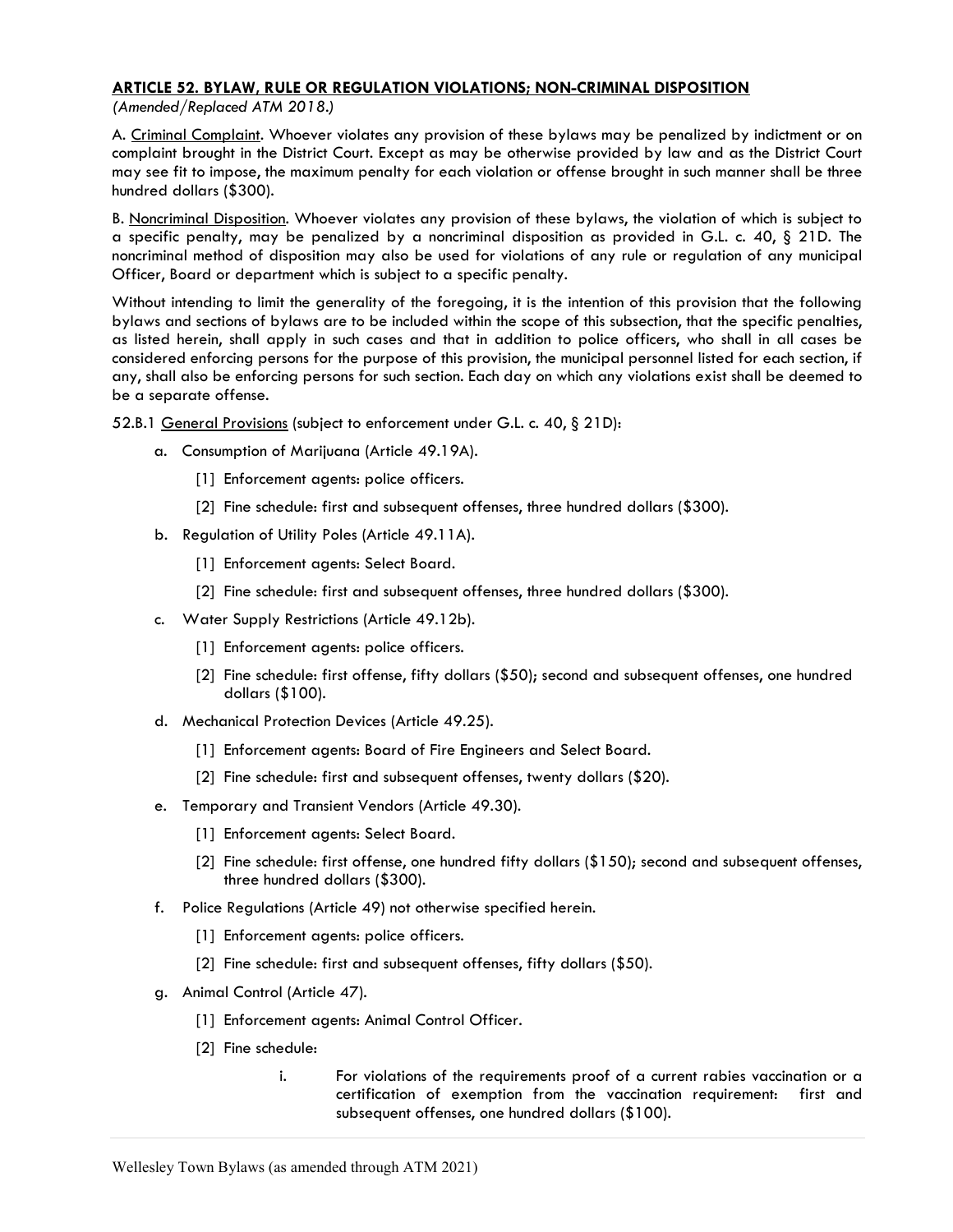- ii. For violations of the licensing requirements of individual dogs: fifty dollars (\$50) for each unlicensed dog.
- iii. For violations of Articles 47.6.b and 47.6.c: first offense, fifty dollars  $(\$50)$ ; second offense, one hundred dollars (\$100); third and subsequent offenses, three hundred dollars (\$300).
- iv. All other violations of Article 47, not described in i. through iii., above: first offense, one hundred dollars (\$100); second offense, two hundred dollars (\$200); third and subsequent offenses, three hundred dollars (\$300).
- 52.B.2 Rules and Regulations of the Board of Health (subject to enforcement under G.L. c. 40, § 21D):
	- a. Abrasive Blasting Regulations (Chapter XVII).
		- [1] Enforcement agents: Board of Health agents.
		- [2] Fine schedule: first offense, two hundred dollars (\$200); second and subsequent offenses, three hundred dollars (\$300).
	- b. Animal Regulations (Chapter XVI) keeping a feral animal.
		- [1] Enforcement agents: Board of Health agents.
		- [2] Fine schedule: first and subsequent offenses, fifty dollars (\$50).
	- c. Animal Regulations (Chapter XVI) general.
		- [1] Enforcement agents: Board of Health agents.
		- [2] Fine schedule: first and subsequent offenses, twenty-five dollars (\$25).
	- d. Food Service Regulations (Chapter I) general.
		- [1] Enforcement agents: Board of Health agents.
		- [2] Fine schedule: first offense, fifty dollars (\$50); second offense, one hundred dollars (\$100); third offense, two hundred dollars (\$200); fourth and subsequent offenses, three hundred dollars (\$300).
	- e. Food Service Regulations (Chapter I) Remodeling without a permit.
		- [1] Enforcement agents: Board of Health agents.
		- [2] Fine schedule: first and subsequent offenses, two hundred dollars (\$200).
	- f. Food Service Regulations (Chapter I) Addition of food service operation.
		- [1] Enforcement agents: Board of Health agents.
		- [2] Fine schedule: first and subsequent offenses, one hundred fifty dollars (\$150).
	- g. Housing Regulations (Chapter II) General.
		- [1] Enforcement agents: Board of Health agents.
		- [2] Fine schedule: first and subsequent offenses, one hundred fifty dollars (\$150).
	- h. Nuisance Regulations (Chapter III).
		- [1] Enforcement agents: Board of Health agents.
		- [2] Fine schedule: first offense, fifty dollars (\$50); second offense, one hundred dollars (\$100); third offence, two hundred dollars (\$200); fourth and subsequent offenses, three hundred dollars (\$300).
	- i. Pool Regulations (Chapter XII).
		- [1] Enforcement agents: Board of Health agents.
		- [2] Fine schedule: first and subsequent offenses, two hundred dollars (\$200).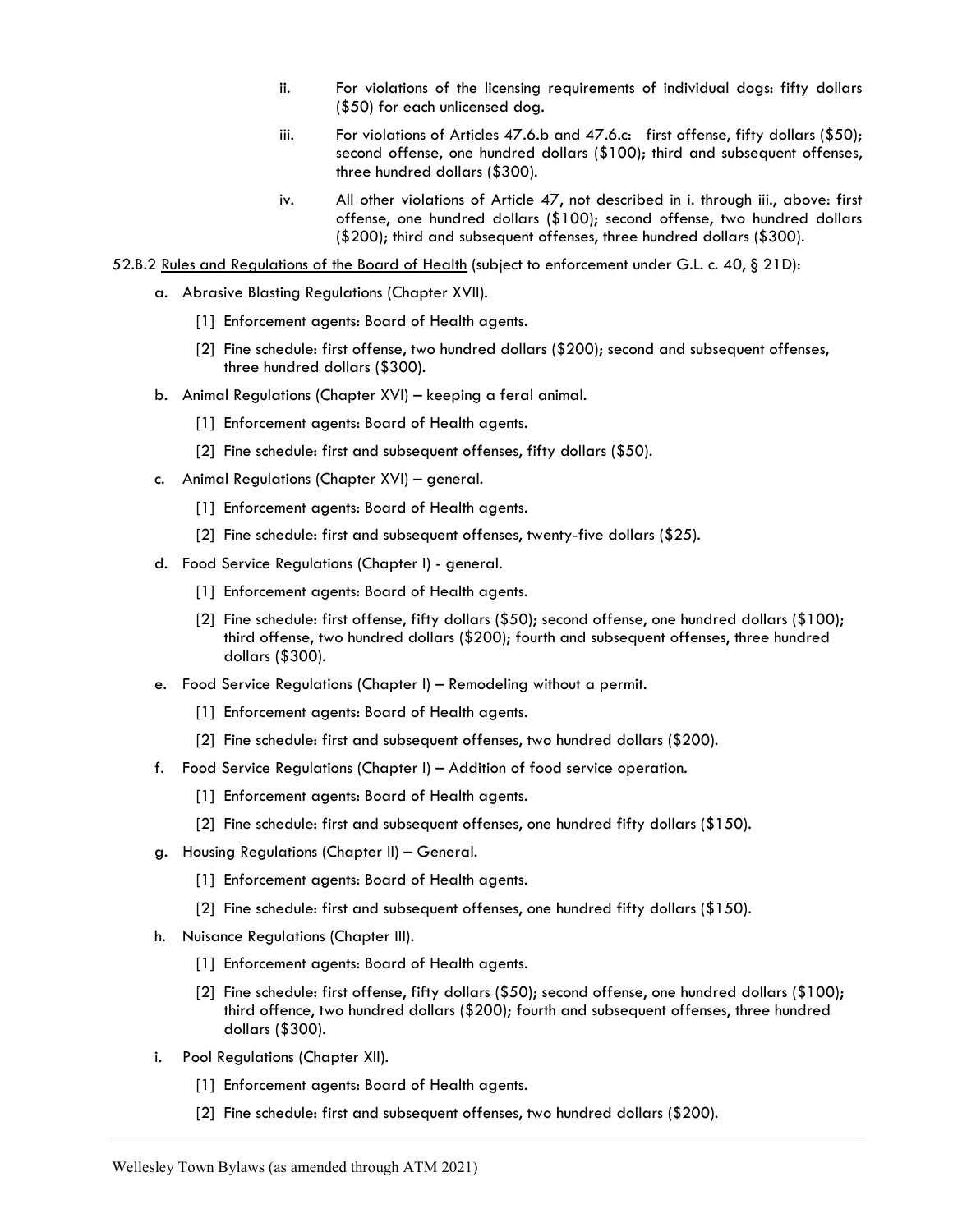- j. Rubbish Regulations (Chapter VI).
	- [1] Enforcement agents: Board of Health agents.
	- [2] Fine schedule: first and subsequent offenses, two hundred dollars (\$200).
- k. Hazardous Waste Regulations.
	- [1] Enforcement agents: Board of Health agents.
	- [2] Fine schedule: first and subsequent offenses, two hundred dollars (\$200).
- l. Tobacco Regulations (Chapter XVIII).
	- [1] Enforcement agents: Board of Health agents.
	- [2] Fine schedule: first offense, one hundred dollars (\$100); second offence, two hundred dollars (\$200); third and subsequent offenses, three hundred dollars (\$300).
- m. Sewage Regulations (Chapter V) General.
	- [1] Enforcement agents: Board of Health agents.
	- [2] Fine schedule: first offense, one hundred dollars (\$100); second offence, two hundred dollars (\$200); third and subsequent offenses, three hundred dollars (\$300).
- n. Sewage Regulations (Chapter V) Installing well without a permit.
	- [1] Enforcement agents: Board of Health agents.
	- [2] Fine schedule: first and subsequent offenses, two hundred dollars (\$200).
- o. Sewage Regulations (Chapter V) Installing well without an installer's permit.
	- [1] Enforcement agents: Board of Health agents.
	- [2] Fine schedule: first and subsequent offenses, two hundred dollars (\$200).
- p. Sewage Regulations (Chapter V) Use of unauthorized chemicals.
	- [1] Enforcement agents: Board of Health agents.
	- [2] Fine schedule: first and subsequent offenses, two hundred dollars (\$200).
- q. Operation without a required permit or license (General Provisions 3.01).
	- [1] Enforcement agents: Board of Health agents.
	- [2] Fine schedule: first offense, two hundred dollars (\$200); subsequent days on which the violation continues, fifty dollars (\$50).
- r. Well drilling without a permit (Chapter X).
	- [1] Enforcement agents: Board of Health agents.
	- [2] Fine schedule: first offense and subsequent offenses, three hundred dollars (\$300).
- s. Illegal Dumping (Chapter VII).
	- [1] Enforcement agents: Board of Health agents.
	- [2] Fine schedule: first offense and subsequent offenses, three hundred dollars (\$300).
- t. Disposal of Refuse Violations (Chapter VI).
	- [1] Enforcement agents: Board of Health agents.
	- [2] Fine schedule: first offense and subsequent offenses, two hundred dollars (\$200).
- u. Lead Paint Removal Violations (Chapter XV).
	- [1] Enforcement agents: Board of Health agents.
	- [2] Fine schedule: first offense and subsequent offenses, one hundred dollars (\$100).